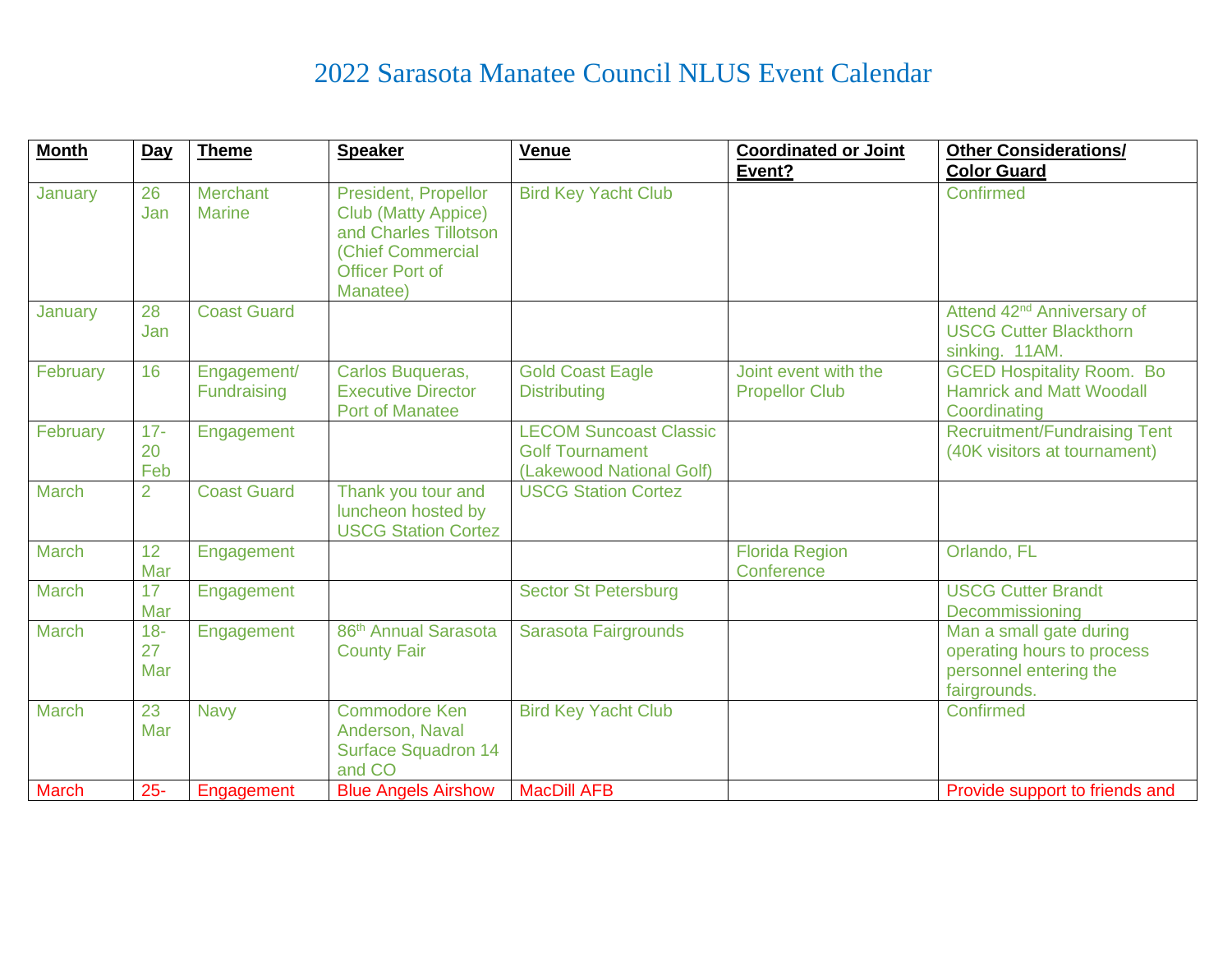## 2022 Sarasota Manatee Council NLUS Event Calendar

|       | 26       |                                |                           |                                 |                                                   | family of Blue Angels (Steve                                       |
|-------|----------|--------------------------------|---------------------------|---------------------------------|---------------------------------------------------|--------------------------------------------------------------------|
|       | Mar      |                                |                           |                                 |                                                   | Bartek working. Discussed with                                     |
|       |          |                                |                           |                                 |                                                   | <b>LCDR Barnes and Ward Cook</b>                                   |
| April | 20       | Youth                          | <b>CAPT Miller,</b>       | <b>PLANTATION Golf and</b>      | <b>VHS MCJROTC</b>                                | (Kansas City)) Cost prohibitive.<br><b>NPHS NJROTC Color Guard</b> |
|       | April    | Programs                       | <b>Commander Littoral</b> | <b>Country Club</b>             | <b>NPHS NJROTC</b>                                | <b>TR Medals</b>                                                   |
|       |          |                                | <b>Squadron Ship</b>      |                                 | <b>YMs</b>                                        | <b>All Youth Program Scholarships</b>                              |
|       |          |                                | <b>Squadron TWO</b>       |                                 | <b>Sea Cadets</b>                                 | <b>Outstanding Young Marines</b>                                   |
| April | $26 -$   | Engagement                     | <b>Giving Challenge</b>   |                                 |                                                   | Tim Rocklein coordinating                                          |
|       | 27       |                                |                           |                                 |                                                   | Noon on 26 April to Noon on 27                                     |
|       | April    |                                |                           |                                 |                                                   | April                                                              |
|       |          |                                |                           |                                 |                                                   |                                                                    |
| April | 26       | Advocacy                       |                           | <b>District Office Sarasota</b> |                                                   | Meet with Congressman                                              |
|       |          |                                |                           |                                 |                                                   | <b>Buchanan</b>                                                    |
| May   | 11       | Engagement                     |                           | <b>Coast Station St.</b>        | <b>Commissioning PABLO</b>                        | Cramb, St. Germain and                                             |
|       | May      |                                |                           | Petersburg                      | <b>VALENT</b>                                     | Grogan attended.                                                   |
| May   | 20       | Engagement                     |                           |                                 | Joint Event with Propeller                        | Maritime Day - wreath laying                                       |
|       | May      |                                |                           |                                 | Club. Matty Appice will<br>forward info on event. | <b>Port Manatee</b>                                                |
| May   | 25       | Navy                           | CO USCG Air Station       | <b>Bird Key Yacht Club</b>      |                                                   |                                                                    |
|       | May      |                                | <b>Clearwater St Pete</b> |                                 |                                                   |                                                                    |
|       |          |                                | <b>CAPT McGilley-</b>     |                                 |                                                   |                                                                    |
|       |          |                                | <b>USCG</b>               |                                 |                                                   |                                                                    |
| June  | 07       | Sea Service                    | <b>Commanding Officer</b> | Sara Bay CC                     | Joint with USNA Alumni                            | Luncheon                                                           |
|       | June     | Academy                        | (Dan Gillen), NROTC       |                                 | Assn                                              |                                                                    |
|       |          | Appointments &<br><b>NROTC</b> | Jacksonville              |                                 |                                                   |                                                                    |
|       |          | <b>Scholars</b>                | <b>University</b>         |                                 |                                                   |                                                                    |
| June  | $8 - 12$ |                                |                           |                                 | <b>National Convention</b>                        | Orlando, FL                                                        |
|       | June     |                                |                           |                                 |                                                   |                                                                    |
| July  | 8        | Engagement                     |                           |                                 | Sector St. Petersburg                             | <b>CAPT Michael Kahle will relieve</b>                             |
|       | July     |                                |                           |                                 | Change of Command                                 | <b>CAPT Thompson</b>                                               |